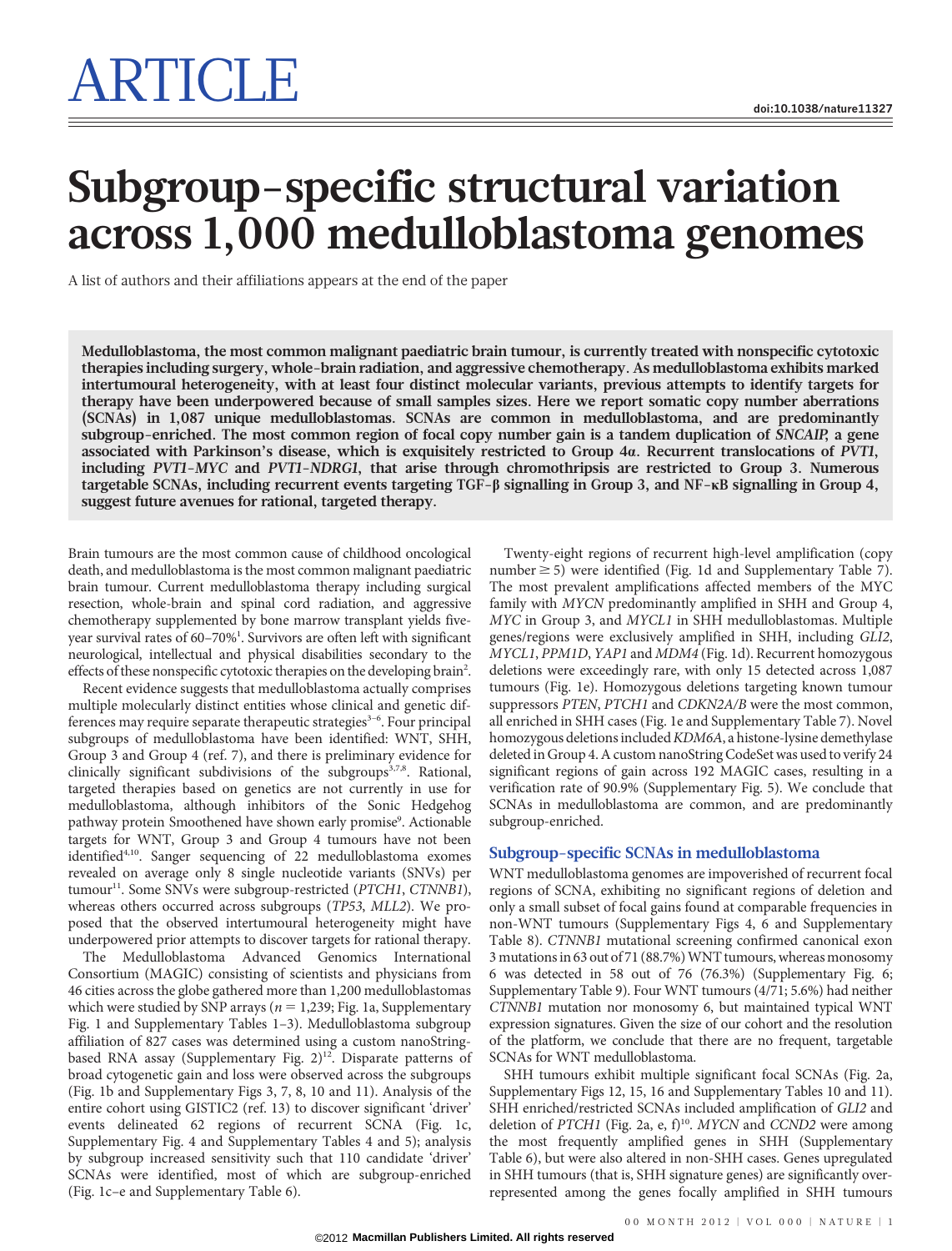

Figure 1 | Genomic heterogeneity of medulloblastoma subgroups. a, The medulloblastoma genome classified by subgroup. b, Frequency and significance  $(Q$  value  $\leq 0.1$ ) of broad cytogenetic events across medulloblastoma subgroups. c, Significant regions of focal SCNA identified by GISTIC2 in either pan-cohort or subgroup-specific analyses. d, e, Recurrent high-level amplifications

(d, segmented copy number  $(CN) \ge 5$ ) and homozygous deletions (e, segmented  $CN \leq 0.7$ ) in medulloblastoma. The number of genes mapping to the GISTIC2 peak region (where applicable) is listed in brackets after the suspected driver gene, as is the frequency of each event.





RTK/PI3K signalling represent the core pathways genomically targeted in SHH. P values indicate the prevalence with which the respective pathway is targeted in SHH versus non-SHH cases (Fisher's exact test). Frequencies of focal and broad (parentheses) SCNAs are listed.f, Mutual exclusivity analysis of focal SCNAs in SHH. g, Clinical implications of SCNAs affecting MYCN, GLI2 or PTCH1 in SHH (log-rank tests).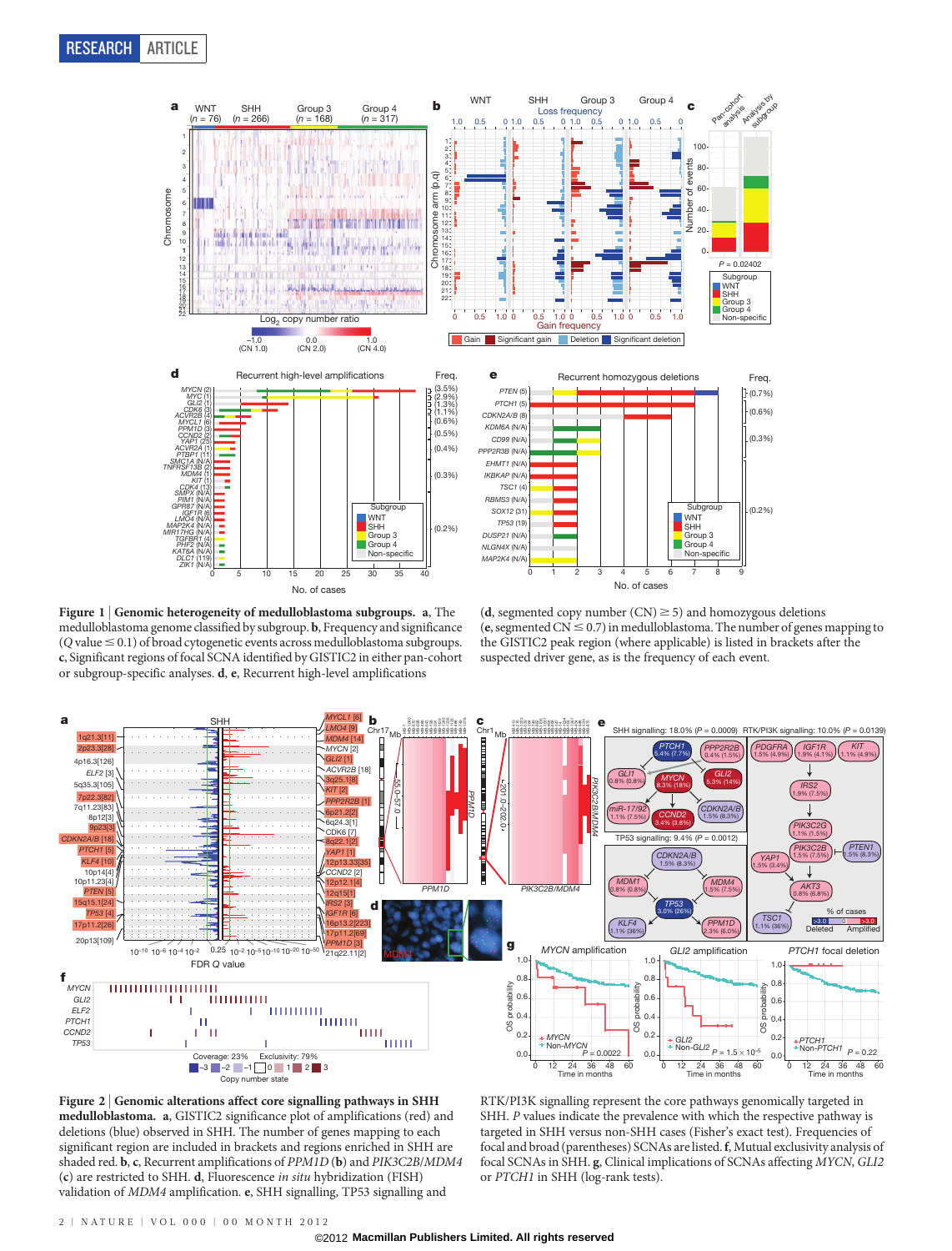$(P = 0.001 - 0.02$ , permutation tests; Supplementary Fig. 9). Recurrent amplification of SHH signature genes has clinical implications, as amplification of downstream transcriptional targets could mediate resistance to upstream SHH pathway inhibitors $14$ .

Novel, SHH-enriched SCNAs included components of TP53 signalling, including amplifications of MDM4 and PPM1D, and focal deletions of TP53 (Fig. 2a–e). Targetable events, including amplifications of IGF signalling genes IGF1R and IRS2, PI3K genes PIK3C2G and PIK3C2B, and deletion of PTEN were restricted to SHH tumours (Fig. 2a, c, e). Importantly, focal events affecting genes in the SHH pathway were largely mutually exclusive and prognostically significant (Fig. 2f, g). Many of the recurrent, targetable SCNAs identified in SHH medulloblastoma (IGF1R, KIT, MDM4, PDGFRA, PIK3C2G, PIK2C2B and PTEN) have already been targeted with small molecules for treatment of other malignancies, which might allow rapid translation for targeted therapy of subsets of SHH patients (Supplementary Table 16). Novel SHH targets identified here are excellent candidates for combinatorial therapy with Smoothened inhibitors, to avoid the resistance encountered in both humans and mice<sup>9,14,15</sup>.

Group 3 and Group 4 medulloblastomas have generic names as comparatively little is known about their genetic basis, and no targets for rational therapy have been identified<sup>7</sup>. MYC amplicons are largely restricted to Group 3, whereas MYCN amplicons are seen in Group 4 and SHH tumours (Fig. 1d)<sup>3,4</sup>. Indeed, *MYC* and *MYCN* loci comprise the most significant regions of amplification observed in Group 3 and Group 4, respectively (Fig. 3a, b, Supplementary Figs 13, 14, 17–20 and Supplementary Tables 12–15). Group 3 MYC amplicons were mutually exclusive from those affecting the known medulloblastoma oncogene OTX2 (ref. 16) and were highly prognostic (Supplementary Fig. 21)<sup>3,16</sup>. Type II activin receptors, ACVR2A and ACVR2B and family member TGFBR1 are highly amplified in Group 3 tumours, indicating deregulation of TGF- $\beta$  signalling as a driver event in Group 3 (Fig. 3c–e and Supplementary Fig. 22). The Group 3-enriched medulloblastoma oncogene OTX2 is a prominent target of TGF-b signalling in the developing nervous system<sup>17</sup> and TGF- $\beta$  pathway inhibitors CD109 (ref. 18), FKBP1A (refs 19 and 20) and SNX6 (ref. 20) are recurrently deleted in Group 3 (Fig. 3a, d). SCNAs in TGF- $\beta$ pathway genes were heavily enriched in Group 3 ( $P = 5.37 \times 10^{-7}$ , Fisher's exact test) and found in at least 20.2% of cases, indicating that TGF- $\beta$  signalling represents the first rational target for this poor prognosis subgroup (Fig. 3d). Similarly, novel deletions affecting regulators of the NF-kB pathway, including NFKBIA (ref. 21) and USP4 (ref. 22) were identified in Group 4 (Supplementary Fig. 23), proposing that NF-kB signalling may represent a rational Group 4 therapeutic target.

Network analysis of Group 3 and Group 4 SCNAs illustrates the different pathways over-represented in each subgroup. Only TGF-b signalling is unique to Group 3 (Fig. 3e). In contrast, cell-cycle control, chromatin modification and neuronal development are all Group 4-enriched. Cumulatively, the dismal prognosis of Group 3 patients, the lack of published targets for rational therapy, and the prior targeting of TGF- $\beta$  signalling in other diseases suggest that TGF- $\beta$ may represent an appealing target for Group 3 rational therapies (Supplementary Table 16).

### SNCAIP tandem duplication is common in Group 4

Although Group 4 is the most prevalent medulloblastoma subgroup, its pathogenesis remains poorly understood. The most frequent SCNA observed in Group 4 (33/317; 10.4%) is a recurrent region of single copy gain on chr5q23.2 targeting a single gene, SNCAIP (synuclein, alpha interacting protein) (Fig. 4a and Supplementary Fig. 24). SNCAIP, encodes synphilin-1, which binds to  $\alpha$ -synuclein to promote the formation of Lewy bodies in the brains of patients with Parkinson's disease<sup>23,24</sup>. Additionally, rare germline mutations of SNCAIP have been described in Parkinson's families<sup>25</sup>. Large insert, mate-pair, whole-genome sequencing (WGS) demonstrates that



Figure 3 <sup>|</sup> The genomic landscape of Group 3 and Group 4 medulloblastoma. a, b, GISTIC2 plots depicting significant SCNAs in Group 3 (a) and Group 4 (b) with subgroup-enriched regions shaded in yellow and green, respectively. c, Recurrent amplifications targeting type II (ACVR2A and

ACVR2B) and type I (TGFBR1) activin receptors in Group 3. d, Recurrent SCNAs affecting the TGF- $\beta$  pathway in Group 3 ( $P = 5.73 \times 10^{-5}$ , Fisher's exact test). Frequencies of focal and broad (parentheses) SCNAs are listed. e, Enrichment map of gene sets affected by SCNAs in Group 3 versus Group 4.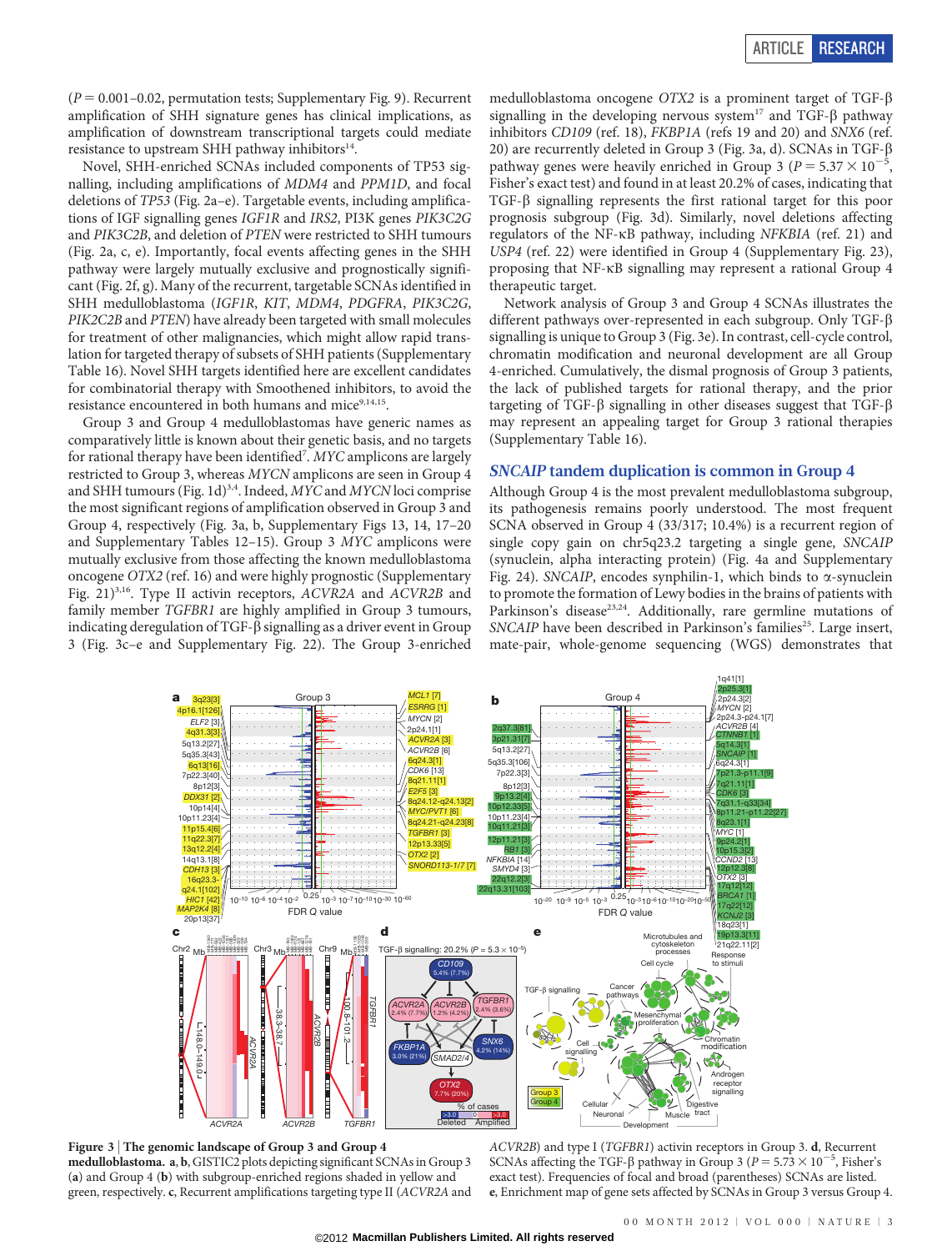

Figure 4 <sup>|</sup> Tandem duplication of SNCAIP defines a novel subtype of Group 4. a, Highly recurrent, focal, single-copy gain of SNCAIP in Group 4. b, Pairedend mapping verifies recurrent tandem duplication of SNCAIP in Group 4. c, Schematic representation of SNCAIP tandem duplication. d, SNCAIP is a Group 4 signature gene. Upper panel, SNCAIP expression across subgroups in a published series of 103 primary medulloblastomas. Error bars depict the minimum and maximum values, excluding outliers. Lower panel, SNCAIP ranks among the top 1% (rank, 39th out of 16,758) of highly expressed genes in

SNCAIP copy number gains arise from tandem duplication of a truncated SNCAIP (lacking non-coding exon 1), inserted telomeric to the germline SNCAIP allele (Fig. 4b, c and Supplementary Fig. 25). Affymetrix SNP6 array profiling of patient-matched germline material confirmed that SNCAIP duplications are somatic (Supplementary Fig. 26), and subsequent whole-transcriptome sequencing (RNA-Seq) of select Group 4 cases ( $n = 5$ ) verified that SNCAIP is the only gene expressed in the duplicated region (Supplementary Fig. 27). Analysis of published copy number profiles for  $3,131$  primary tumours<sup>26</sup> and 947 cancer cell lines<sup>27</sup> (total of 4,078 cases) revealed only four cases with apparent duplication of SNCAIP, all of which were inferred as Group 4 medulloblastomas (data not shown).We conclude that SNCAIP duplication is a somatic event highly specific to Group 4 medulloblastoma.

Re-analysis of 499 published medulloblastoma expression profiles confirmed that SNCAIP is one of the most highly upregulated Group 4 signature genes (Fig. 4d and Supplementary Fig. 28). Profiling of 188 Group 4 tumours on expression microarrays followed by consensus non-negative matrix factorization (NMF) clustering delineates two subtypes of Group 4 (4 $\alpha$  and 4 $\beta$ ; Fig. 4e and Supplementary Fig. 29). Strikingly, 21 out of 22 SNCAIP duplicated cases belonged to Group 4a  $(P = 3.12 \times 10^{-8}$ , Fisher's exact test). SNCAIP is more highly expressed in Group  $4\alpha$  than  $4\beta$  (Fig. 4f), and  $4\alpha$  samples with tandem duplication showed approximately 1.5-fold increased expression, consistent with gene dosage (Fig. 4g and Supplementary Figs 35 and 36). Group  $4\alpha$  exhibits a relatively balanced genome compared to  $4\beta$ (Supplementary Figs 30–32), and several 4a cases harbour SNCAIP duplication in conjunction with i17q and no other SCNAs (Supplementary Fig. 33). Importantly, SNCAIP duplications are mutually exclusive from other prominent SCNAs in Group 4, including MYCN and CDK6 amplifications (Supplementary Fig. 34).

## PVT1 fusions arise via chromothripsis in Group 3

Although recurrent gene fusions have recently been discovered in solid tumours, none have been reported in medulloblastoma. RNA-Seq of

Group 4. e, NMF consensus clustering of 188 expression-profiled Group 4 tumours supports two transcriptionally distinct subtypes designated  $4\alpha$  and  $4\beta$ (cophenetic coefficient  $= 0.9956$ ). 21 out of 22 SNCAIP duplicated cases belong to Group  $4\alpha$  ( $P = 3.12 \times 10^{-8}$ , Fisher's exact test). f, SNCAIP expression is significantly elevated in Group 4 $\alpha$  versus 4 $\beta$  (P = 9.31  $\times$  10<sup>-14</sup>, Mann– Whitney test).  $g$ , Group 4 $\alpha$  cases harbouring SNCAIP duplication exhibit a  $\sim$ 1.5-fold increase in SNCAIP expression. f, g, Error bars depict the minimum and maximum values, excluding outliers.

Group 3 tumours ( $n = 13$ ) identified two independent gene fusions in two different tumours (MB-182 and MB-586), both involving the 5' end of PVT1, a non-coding gene frequently co-amplified with MYC in Group 3 (Fig. 5a, b, Supplementary Fig. 37 and Supplementary Tables 17 and 18). Sanger sequencing confirmed a fusion transcript consisting of exons 1 and 3 of PVT1 fused to the coding sequence of MYC(exons 2 and 3) in MB-182, and a fusion involving  $PVT1$  exon 1 fused to the 3' end of NDRG1 in MB-586 (Fig. 5a, b).

Group 3 copy number data at the MYC/PVT1 locus indicated that additional samples might harbour PVT1 gene fusions (Fig. 5c). PCR with reverse transcription (RT–PCR) profiling of select Group 3 cases confirmed PVT1-MYC fusions in at least 60% (12/20) of MYCamplified cases (Fig. 5d and Supplementary Table 19). Fusion transcripts included many other portions of chr8q, with up to four different genomic loci mapping to a single transcript, a pattern reminiscent of chromothripsis<sup>28,29</sup> (Fig. 5d). WGS performed on four MYCamplified Group 3 tumours harbouring PVT1 fusion transcripts identified a series of complex genomic rearrangements on chr8q (Fig. 5e, f, Supplementary Fig. 38 and Supplementary Tables 20 and 21). Chromosome 8 copy number profile for MB-586 (PVT1- NDRG1) derived from WGS showed that PVT1 and NDRG1 are structurally linked, as predicted by RNA-Seq, and several adjacent regions of 8q24 were extensively rearranged (Fig. 5e, f and Supplementary Table 21). Monte Carlo simulation suggests that this fragmented 8q amplicon arose through chromothripsis, a process of erroneous DNA repair following a single catastrophic event in which a chromosome is shattered into many pieces (Supplementary Fig. 39). Further examination of our copy number data set revealed rare examples of chromothripsis across subgroups (Supplementary Fig. 40), with only chr8 in Group 3 demonstrating statistically significant, regionspecific chromothripsis  $(Q = 0.0004,$  false discovery rate (FDR)corrected Fisher's exact test). Among Group 3 tumours, the occurrence of chr8q chromothripsis is correlated with deletion of chr17p (location of TP53; data not shown), in keeping with the association of loss of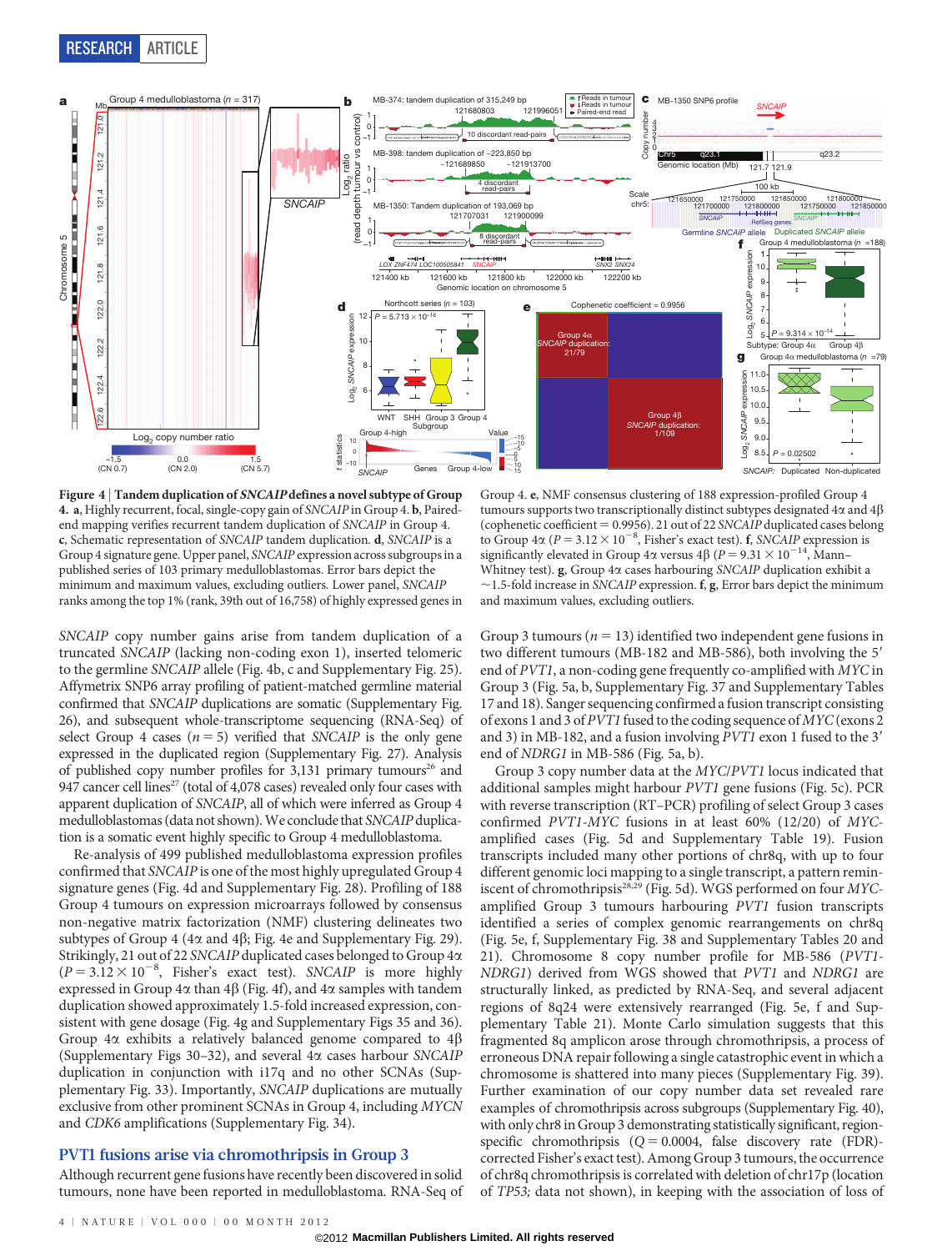

Figure 5 | Identification of frequent *PVT1-MYC* fusion genes in Group 3. a, b, RNA-Seq identifies multiple fusion transcripts driven by PVT1 in Group 3. Schematics depict the structures of verified PVT1-MYC (a) and PVT1-NDRG1 (b) fusion genes. c, Heat map of the MYC/PVT1 locus showing a subset of 13 MYC-amplified Group 3 cases subsequently verified to exhibit PVT1 gene

fusions (shown in d). Yellow box highlights the common breakpoint affecting the first exon/intron of PVT1, including miR-1204. d, Summary of PVT1 fusion transcripts identified in Group 3. e, f, WGS confirms complex patterns of rearrangement on chr8q24 in PVT1 fusion (+) Group 3.

TP53 and chromothripsis recently described in medulloblastoma  $(P = 0.0199,$  Fisher's exact test)<sup>28</sup>. Whereas the *PVT1* locus has been suggested to be a genomically fragile site, we observe that the majority of MYC-amplified Group 3 tumours harbour PVT1 fusions that arise through a process consistent with chromothripsis.

PVT1 is a non-coding host gene for four microRNAs, miR-1204– miR-1207. Previous studies have implicated miR-1204 as a candidate oncogene that enhances oncogenesis in combination with  $Myc^{30,31}$ . PVT1 fusions identified in this study involve only PVT1 exon 1 and miR-1204. Importantly, miR-1204, but not the adjacent miR-1205 and miR-1206, is expressed at a higher level in PVT1-MYC fusion  $(+)$ Group 3 tumours compared to fusion  $(-)$  cases ( $P = 0.0008$ , Mann– Whitney test; Fig. 6a). To evaluate whether aberrant expression of miR-1204 contributes to the malignant phenotype, we inhibited miR-1204 in MED8A cells, a Group 3 medulloblastoma cell line with a confirmed PVT1-MYC fusion (Fig. 5d). Antagomir-mediated RNA



Figure 6 <sup>|</sup> Functional synergy between miR-1204 and MYC secondary to PVT1-MYC fusion. a, Quantitative RT–PCR of PVT1-encoded microRNAs confirms upregulation of  $miR-1204$  in PVT1-MYC fusion (+) Group 3 tumours.  $MYC$ -balanced/fusion (-),  $n = 4$ ;  $MYC$ -amplified/fusion (-),  $n = 6$ ; MYCamplified/fusion  $(+)$ ,  $n = 8$ . Error bars represent standard error of the mean (s.e.m.) and reflect variability among samples. b, c, Knockdown of miR-1204 attenuates the proliferative capacity of  $PVT1-MYC$  fusion  $(+)$  MED8A medulloblastoma cells (b) but has no effect on fusion  $(-)$  ONS76 cells (c). Error bars represent the standard deviation (s.d.) of triplicate experiments. CTL, control.

interference of miR-1204 had a pronounced effect on MED8A growth (Fig. 6b). A comparable reduction in proliferative capacity was achieved with knockdown of MYC. Conversely, the medulloblastoma cell line ONS76 exhibits neither MYC amplification nor a detectable PVT1-MYC fusion gene, and knockdown of miR-1204 had no effect in this line (Fig. 6c).

PVT1 has been reported previously in fusion transcripts with a number of partners<sup>30,32,33</sup>. The most prevalent form of the  $PVT1$ -MYC fusion in Group 3 tumours lacks the first, non-coding exon of MYC, similar to forms of MYC that have been described in Burkitt's lymphoma<sup>34</sup> (Fig. 5a, d). The PVT1 promoter contains two noncanonical E-boxes and can be activated by  $MYC^{31}$ . This indicates a positive feedback model where MYC can reinforce its own expression from the  $PVT1$  promoter in  $PVT1-MYC$  fusion (+) tumours. Indeed, knockdown of MYC alone in MED8A cells resulted in diminished expression of both MYCand miR-1204, suggesting MYC may positively regulate PVT1 (that is, miR-1204) expression in medulloblastoma cells (Supplementary Fig. 41).

## **Discussion**

Medulloblastomas have few SNVs compared to many adult epithelial malignancies<sup>11</sup>, whereas SCNAs seem to be quite common. Medulloblastoma is a heterogeneous disease<sup>7</sup>, thereby requiring large cohorts to detect subgroup-specific events. Through the accumulation of  $>1,200$  medulloblastomas in MAGIC, we have identified novel and significant SCNAs. Many of the significant SCNAs are subgroup-restricted, highly supporting their role as driver events in their respective subgroups.

Expression of synphilin-1 in neuronal cells results in decreased cell doubling time<sup>35</sup>, decreased caspase-3 activation<sup>36</sup>, decreased TP53 transcriptional activity and messenger RNA levels, and decreased apoptosis<sup>37</sup>. Synphilin-1 is ubiquitinated by parkin, which is encoded by the hereditary Parkinson's disease gene PARK2 (ref. 24), a candidate tumour suppressor gene<sup>38</sup>. Whereas patients with Parkinson's disease have an overall decreased risk of cancer, they may have an increased incidence of brain tumours<sup>39,40</sup>. As tandem duplications of SNCAIP are highly recurrent, stereotypical, subgroup-restricted, affect only a single gene, and as SNCAIP-duplicated tumours have few if any other SCNAs, SNCAIP is a probable driver gene, and merits investigation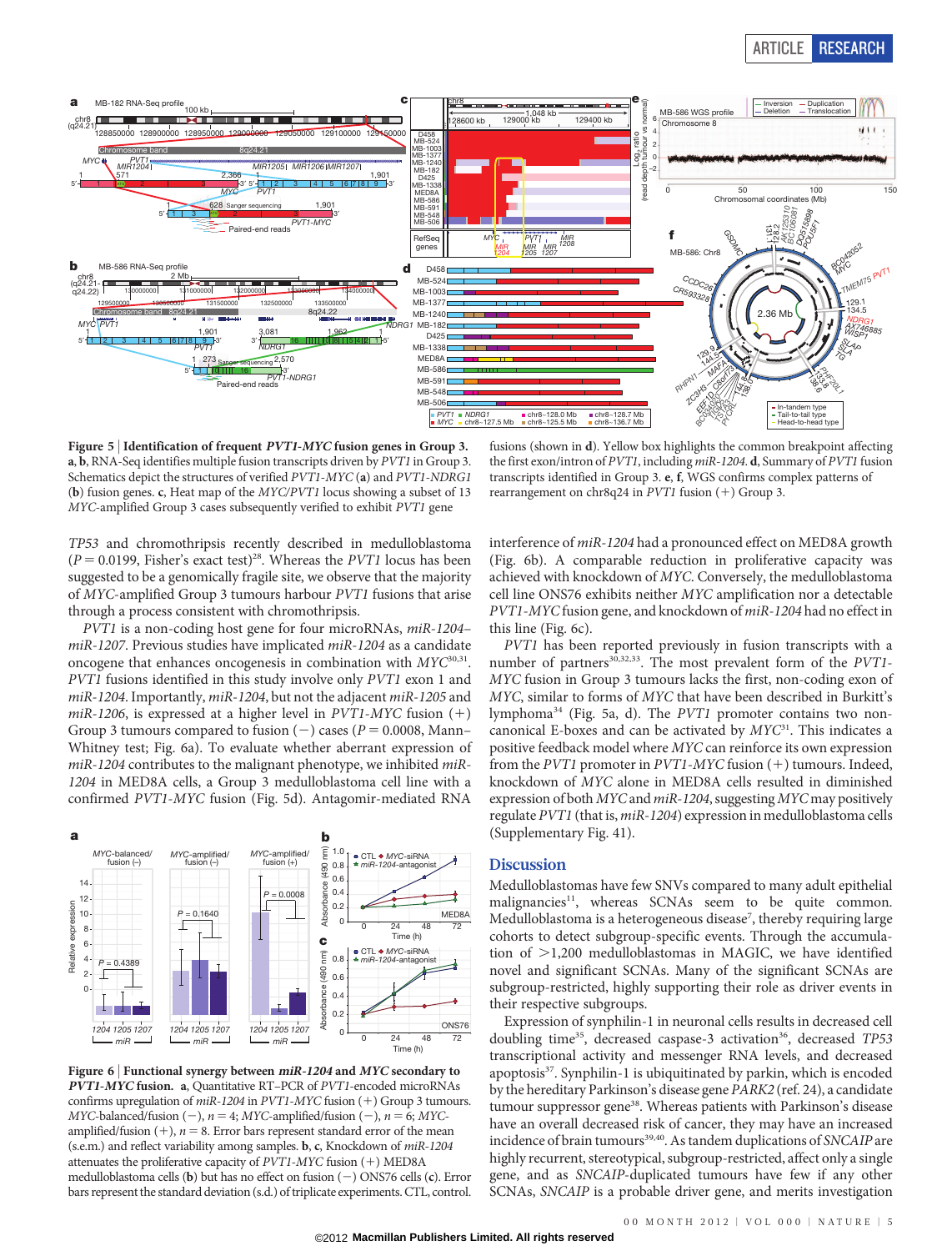as a target for therapy of Group 4a. Similarly, PVT1 fusion genes are highly recurrent, restricted to Group 3, arise through a chromothripsislike process, and are the first recurrent translocation reported in medulloblastoma.

We identify a number of highly targetable, recurrent, subgroupspecific SCNAs that could form the basis for future clinical trials (that is, PI3K signalling in SHH, TGF- $\beta$  signalling in Group 3, and NF- $\kappa$ B signalling in Group 4). Activation of these pathways through alternative, currently unknown genetic and epigenetic events could increase the percentage of patients amenable to targeted therapy. We also identify a number of highly 'druggable' events that occur in a minority of cases. The cooperative, global approach of the MAGIC consortium has allowed us to overcome the barrier of intertumoural heterogeneity in an uncommon paediatric tumour, and to identify the relevant and targetable SCNAs for the affected children.

## METHODS SUMMARY

All patient samples were obtained with consent as outlined by individual institutional review boards. Genomic DNA was prepared, processed and hybridized to Affymetrix SNP6 arrays according to manufacturer's instructions. Raw copy number estimates were obtained in dChip, followed by CBS segmentation in R. SCNAs were identified using GISTIC2 (ref. 13). Driver genes within SCNAs were inferred by integrating matched expressions, literature evidence and other data sets. Pathway enrichment of SCNAs was analysed with g:Profiler and visualized in Cytoscape using Enrichment Map. Fluorescence in situ hybridization (FISH) was performed as described previously<sup>8,10</sup>. Medulloblastoma subgroup was assigned using a custom nanoString CodeSet as described previously<sup>12</sup>. Tandem duplication of SNCAIP was confirmed by paired-end mapping as previously reported<sup>28</sup>. RNA was extracted, processed and hybridized to Affymetrix Gene 1.1 ST Arrays as recommended by the manufacturer. Consensus NMF clustering was performed in GenePattern. Gene fusions were identified from RNA-Seq data using Trans-ABySS. Medulloblastoma cell lines were maintained as described<sup>10</sup>. Proliferation assays were performed with the Promega CellTiter 96 Assay. Additional methods are detailed in full in Supplementary Methods.

#### Received 29 February; accepted 14 June 2012. Published online 25 July 2012.

- 1. Gajjar, A. et al. Risk-adapted craniospinal radiotherapy followed by high-dose chemotherapy and stem-cell rescue in children with newly diagnosed medulloblastoma (St Jude Medulloblastoma-96): long-term results from a prospective, multicentre trial. Lancet Oncol. 7, 813–820 (2006).
- Mabbott, D. J. et al. Serial evaluation of academic and behavioral outcome after treatment with cranial radiation in childhood. J. Clin. Oncol. 23, 2256–2263  $(2005)$
- 3. Cho, Y. J. et al. Integrative genomic analysis of medulloblastoma identifies a molecular subgroup that drives poor clinical outcome. J. Clin. Oncol. 29, 1424–1430 (2011).
- 4. Northcott, P. A. et al. Medulloblastoma comprises four distinct molecular variants. J. Clin. Oncol. 29, 1408–1414 (2011).
- 5. Remke, M. et al. FSTL5 is a marker of poor prognosis in non-WNT/non-SHH medulloblastoma. J. Clin. Oncol. 29, 3852-3861 (2011).
- 6. Northcott, P. A., Korshunov, A., Pfister, S. M. & Taylor, M. D. The clinical implications of medulloblastoma subgroups. Nature Rev. Neurol. 8, 340–351 (2012).
- 7. Taylor, M. D. et al. Molecular subgroups of medulloblastoma: the current consensus. Acta Neuropathol. 123, 465-472 (2011).
- 8. Northcott, P. A. et al. Pediatric and adult sonic hedgehog medulloblastomas are clinically and molecularly distinct. Acta Neuropathol. 122, 231-240 (2011).
- Rudin, C. M. et al. Treatment of medulloblastoma with hedgehog pathway inhibitor GDC-0449. N. Engl. J. Med. 361, 1173-1178 (2009).
- 10. Northcott, P. A. et al. Multiple recurrent genetic events converge on control of histone lysine methylation in medulloblastoma. Nature Genet. 41, 465-472 (2009).
- 11. Parsons, D. W. et al. The genetic landscape of the childhood cancer medulloblastoma. Science 331, 435-439 (2011).
- 12. Northcott, P. A. et al. Rapid, reliable, and reproducible molecular sub-grouping of clinical medulloblastoma samples. Acta Neuropathol. 123, 615-626 (2012).
- 13. Mermel, C. H. et al. GISTIC2.0 facilitates sensitive and confident localization of the targets of focal somatic copy-number alteration in human cancers. Genome Biol. 12, R41 (2011).
- 14. Buonamici, S. et al. Interfering with resistance to smoothened antagonists by inhibition of the PI3K pathway in medulloblastoma. Sci. Transl. Med. 2, 51ra70  $(2010)$
- Yauch, R. L. et al. Smoothened mutation confers resistance to a hedgehog pathway inhibitor in medulloblastoma. Science 326, 572–574 (2009).
- 16. Adamson, D. C. et al. OTX2 is critical for the maintenance and progression of Shhindependent medulloblastomas. Cancer Res. 70, 181-191 (2010)
- 17. Jia, S., Wu, D., Xing, C. & Meng, A. Smad2/3 activities are required for induction and patterning of the neuroectoderm in zebrafish. Dev. Biol. 333, 273–284 (2009).
- Bizet, A. A. et al. The TGF- $\beta$  co-receptor, CD109, promotes internalization and degradation of TGF-B receptors. Biochim. Biophys. Acta 1813, 742-753 (2011).
- Wang, T., Donahoe, P. K. & Zervos, A. S. Specific interaction of type I receptors of the TGF-beta family with the immunophilin FKBP-12. Science 265, 674–676 (1994).
- 20. Parks, W. T. et al. Sorting nexin 6, a novel SNX, interacts with the transforming growth factor- $\beta$  family of receptor serine-threonine kinases. J. Biol. Chem. 276, 19332–19339 (2001).
- 21. Bredel, M. et al. NFKBIA deletion in glioblastomas. N. Engl. J. Med. 364, 627-637 (2011).
- 22. Xiao, N. et al. Ubiquitin-specific protease 4 (USP4) targets TRAF2 and TRAF6 for deubiquitination and inhibits TNFa-induced cancer cell migration. Biochem. J. 441, 979–986 (2012).
- 23. Engelender, S. et al. Synphilin-1 associates with  $\alpha$ -synuclein and promotes the formation of cytosolic inclusions. Nature Genet. 22, 110-114 (1999).
- 24. Chung, K. K. et al. Parkin ubiquitinates the  $\alpha$ -synuclein-interacting protein synphilin-1: implications for Lewy-body formation in Parkinson disease. Nature Med. 7, 1144–1150 (2001).
- 25. Marx, F. P. et al. Identification and functional characterization of a novel R621C mutation in the synphilin-1 gene in Parkinson's disease. Hum. Mol. Genet. 12, 1223–1231 (2003).
- 26. Beroukhim, R. et al. The landscape of somatic copy-number alteration across human cancers. Nature 463, 899-905 (2010).
- 27. Barretina, J. et al. The Cancer Cell Line Encyclopedia enables predictive modelling of anticancer drug sensitivity. Nature 483, 603–607 (2012).
- Rausch, T. et al. Genome sequencing of pediatric medulloblastoma links catastrophic DNA rearrangements with TP53 mutations. Cell 148, 59-71 (2012).
- 29. Stephens, P. J. et al. Massive genomic rearrangement acquired in a single catastrophic event during cancer development. Cell 144, 27-40 (2011)
- Shtivelman, E. & Bishop, J.M. The PVT gene frequently amplifies with MYC in tumor cells. Mol. Cell. Biol. 9, 1148-1154 (1989).
- 31. Carramusa, L. et al. The PVT-1 oncogene is a Myc protein target that is overexpressed in transformed cells. J. Cell. Physiol. 213, 511–518 (2007).
- 32. Shtivelman, E. & Bishop, J. M. Effects of translocations on transcription from PVT. Mol. Cell. Biol. 10, 1835-1839 (1990).
- 33. Pleasance, E. D. et al. A small-cell lung cancer genome with complex signatures of tobacco exposure. Nature 463, 184–190 (2010).
- 34. Hann, S. R., King, M. W., Bentley, D. L., Anderson, C. W. & Eisenman, R. N. A non-AUG translational initiation in c-myc exon 1 generates an N-terminally distinct protein whose synthesis is disrupted in Burkitt's lymphomas. Cell 52, 185-195 (1988).
- 35. Li, X. et al. Synphilin-1 exhibits trophic and protective effects against Rotenone toxicity. Neuroscience 165, 455–462 (2010).
- 36. Smith, W. W. et al. Synphilin-1 attenuates neuronal degeneration in the A53T alpha-synuclein transgenic mouse model. Hum. Mol. Genet. 19, 2087–2098  $(2010)$
- 37. Giaime, E. et al. Caspase-3-derived C-terminal product of synphilin-1 displays antiapoptotic function via modulation of the p53-dependent cell death pathway. J. Biol. Chem. 281, 11515-11522 (2006).
- 38. Veeriah, S. et al. Somatic mutations of the Parkinson's disease-associated gene PARK2 in glioblastoma and other human malignancies. Nature Genet. 42, 77-82 (2010).
- 39. Olsen, J. H. et al. Atypical cancer pattern in patients with Parkinson's disease. Br. J. Cancer 92, 201–205 (2005).
- 40. Moller, H., Mellemkjaer, L., McLaughlin, J. K. & Olsen, J. H. Occurrence of different cancers in patients with Parkinson's disease. Br. Med. J. 310, 1500–1501 (1995).

Supplementary Information is linked to the online version of the paper at <www.nature.com/nature>.

Acknowledgements M.D.T. is the recipient of a CIHR Clinician-Scientist Phase II award, and was formerly a Sontag Distinguished Scholar with funds from the Sontag Foundation. Funding is acknowledged from the Pediatric Brain Tumour Foundation (M.D.T. and J.T.R.), and the National Institutes of Health (CA159859 to M.D.T., R.W.R. and B.W.), The Canadian Cancer Society, Genome Canada, Genome BC, Terry Fox Research Institute, Ontario Institute for Cancer Research, Pediatric Oncology Group Ontario, Funds from 'The Family of Kathleen Lorette' and the Clark H. Smith Brain Tumour Centre, Montreal Children's Hospital Foundation, Hospital for Sick Children: Sonia and Arthur Labatt Brain Tumour Research Centre, Chief of Research Fund, Cancer Genetics Program, Garron Family Cancer Centre, B.R.A.I.N. Child, CIHR (grant no. ATE-110814); the University of Toronto McLaughlin Centre, CIHR Institute of Cancer Research (grant no. AT1 – 112286) and C17 through the Advancing Technology Innovation through Discovery competition (Project Title: The Canadian Pediatric Cancer Genome Consortium: Translating next-generation sequencing technologies into improved therapies for high-risk childhood cancer). Canada's Michael Smith Genome Sciences Centre is supported by the BC Cancer Foundation. J.R. is supported by The Children's Discovery Institute. P.A.N. was supported by a Restracomp Fellowship (Hospital for Sick Children) and is currently a Roman-Herzog Postdoctoral Fellow (Hertie Foundation). Salary support for L.G. was provided by the Ontario Institute for Cancer Research through funding provided by the Government of Ontario. E.V.G.M. is supported by NIH grants CA86335, CA116804, CA138292, NCI contracts 28XS100 and 29XS193, the Southeastern Brain Tumour Foundation, and the Brain Tumour Foundation for Children. This study includes samples provided by the UK Children's Cancer and Leukaemia Group (CCLG) as part of CCLG-approved biological study BS-2007-04. J.K. and S.P. were supported by a grant from the German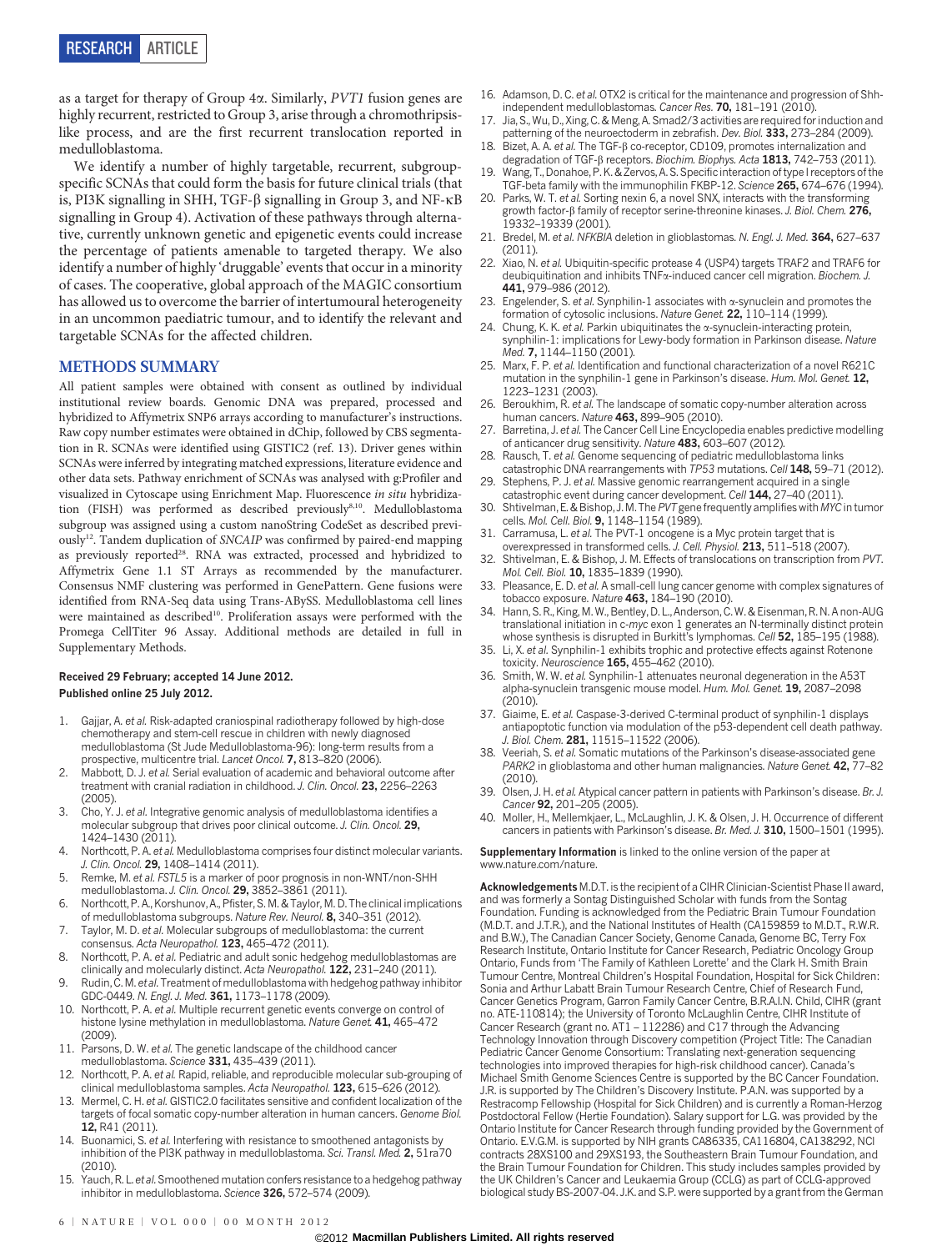Cancer Aid (109252).We thank C. Lu, K. Otaka and The Centre for Applied Genomics for technical assistance. We thank N. S. Devi and Z. Zhang for technical assistance. We thank D. Stoll for project management, S. Archer for technical writing, and P. Paroutis for artwork. The MAGIC project is part of the International Cancer Genome Consortium.

Author Contributions P.A.N. and M.D.T. co-conceived the study. P.A.N., M.A.M., and M.D.T. led the study. P.A.N. planned and executed experiments and analyses, supervised data acquisition, performed bioinformatic analyses, and extracted nucleic acids for the MAGIC cohort. D.J.H.S. led the bioinformatics and performed analyses. J.P. performed quantitative RT–PCR and Sanger sequencing of PVT1 fusions, expression profiled PVT1-encoded miRNAs, and generated schematics for PVT1 fusion genes. L.G. performed the MYC and miR-1204 knockdown experiments. A.S.M. supervised the RNA-Seq and WGS experiments and performed data analysis. T.Z., A.M.S. and J.O.K. performed the large insert paired-end sequencing and PCR verification of SNCAIP duplication samples. A.Ko. performed interphase FISH and immunohistochemistry for candidate genes. J.R. and G.D.B. led the pathway analyses and generated enrichment plots. S.E.S. and R.B. provided technical support with the GISTIC2 bioinformatic platform. D.W.E. performed interphase FISH for candidate genes. C.R.M., A.C.L. and S.W.S. performed the SNP6 genotyping analysis, provided a database of normal copy number variants, and the control dataset used to infer copy number in the tumour samples. S.M., A.D., F.M.G.C., M.K., D.T.W.J. and H.W. performed bioinformatic analyses and provided technical advice. Y.Y. sequenced CTNNB1 in the WNT tumours. V.R., D.K., M.F.R., T.A., and P.D. performed functional assays for candidate genes. B.Lu. extracted nucleic acids, managed biobanking, and maintained the patient database. S.M. and A.R. performed the drug database analysis. Xin W., Xiaochong W. and M.R. provided technical support. R.Y.B.C., A.C., E.C., R.D.C., G.R.H., S.D.J., Y.L., A.L., K.L.M., K.M.N., J.Q.Q., A.G.J.R., N.T., R.J.V., I.B., R.A.M., A.J.M., R.H. and S.J.M.J. led the RNA-Seq and WGS experiments and performed data analyses. A.F.-L and A.M.K. provided the database of SHH-responsive genes. R.J.W.-R., W.A.G., M.P.-P., C.C.H., O.D., S.S.R., F.F.D., S.S.P.-F., B.-K.C., S.-K.K., K.-C.W., W.S., C.G.E., M.F.-M., A.J., I.F.P., X.F., K.M.M., G.Y.G., C.D.R., L.M., E.M.C.M., N.K.K., P.J.F., J.M.K., J.M.O., R.G.E., K.Z., L.K., R.C.T., MKC, B.La., R.E.M., D.D.B., A.F., S.A., N.J., J.C.L., S.B., N.G., W.A.W., L.B., A.Kl., T.E.V.M., T.K., T.T., S.K.E., J.R.L., J.B.R., L.M.L., E.G.V.M., M.F., H.N., G.C., M.G., P.H., A.G.S., A.I., S.J., C.G.C., R.V., Y.S.R., S.R., M.Z., C.C.F., J.A.C., M.L.L., Y.-J.C., U.T., C.E.H., E.B., S.C.C. and S.M.P. provided the patient samples and clinical details that made the study possible. P.H.B.S., M.M., S.L.P., Y.-J.C., U.T., C.E.H., E.B., S.W.S., J.T.R., D.M., S.C.C., S.J.M.J., J.O.K., S.M.P. and M.A.M. provided valuable input regarding study design, data analysis, and interpretation of results. P.A.N., D.J.H.S., J.P., L.G., A.S.M., M.A.M. and M.D.T. wrote the manuscript. M.A.M. and M.D.T. provided financial and technical infrastructure and oversaw the study. M.A.M. and M.D.T. are joint senior authors and project co-leaders.

Author Information SNP6 copy number and gene expression array data have been deposited at the Gene Expression Omnibus (GEO; [http://www.ncbi.nlm.nih.gov/geo/\)](http://www.ncbi.nlm.nih.gov/geo) as a GEO SuperSeries under accession number GSE37385. Whole genome and transcriptome sequencing data have been deposited at the European Genome-phenome Archive (EGA; [https://www.ebi.ac.uk/ega/\)](https://www.ebi.ac.uk/ega) hosted by the EBI, under accession number EGAD00001000158. Reprints and permissions information is available at<www.nature.com/reprints>. This paper is distributed under the terms of the Creative Commons Attribution-Non-Commercial-Share Alike licence, and is freely available to all readers at [www.nature.com/nature.](http://www.nature.com/nature) The authors declare no competing financial interests. Readers are welcome to comment on the online version of this article at [www.nature.com/nature.](www.nature.com/nature) Correspondence and requests for materials should be addressed to M.A.M. [\(mmarra@bcgsc.ca\)](mailto:mmarra@bcgsc.ca) or M.D.T. [\(mdtaylor@sickkids.ca\).](mailto:mdtaylor@sickkids.ca)

Paul A. Northcott<sup>1,2</sup>\*, David J. H. Shih<sup>1,3</sup>\*, John Peacock<sup>1,3</sup>, Livia Garzia<sup>1</sup>, A. Sorana<br>Morrissy<sup>1</sup>, Thomas Zichner<sup>4</sup>, Adrian M. Stütz<sup>4</sup>, Andrey Korshunov<sup>5</sup>, Jüri Reimand<sup>6</sup>,<br>Steven E. Schumacher<sup>7</sup>, Rameen Berou R. Marshall<sup>14</sup>, Anath C. Lionel<sup>15</sup>, Stephen Mack<sup>1,3</sup>, Adrian Dubuc<sup>1,3</sup>, Yuan Yao<sup>1,3</sup>, Vijay Ramaswamy<sup>1,3</sup>, Betty Luu<sup>1</sup>, Adi Rolider<sup>1</sup>, Florence M. G. Cavalli<sup>1</sup>, Xin Wang<sup>1,3</sup>, Marc Remke<sup>1</sup>, Xiaochong Wu<sup>1</sup>, Readman Y. B. Chiu<sup>16</sup>, Andy Chu<sup>16</sup>, Eric Chuah<sup>16</sup>, Richard D. Corbett<sup>16</sup>, Gemma R. Hoad<sup>16</sup>, Shaun D. Jackman<sup>16</sup>, Yisu Li<sup>16</sup>, Allan Lo<sup>16</sup>, Karen L. Mungall<sup>16</sup>, Ka Ming Nip<sup>16</sup>, Jenny Q. Qian<sup>16</sup>, Anthony G. J. Raymond<sup>16</sup>, Nina Thiessen<sup>16</sup>, Richard J. Varhol<sup>16</sup>, Inanc Birol<sup>16</sup>, Richard A. Moore<sup>16</sup>, Andrew J. Mungall<sup>16</sup>, Robert Holt<sup>17</sup>, Daisuke Kawauchi<sup>18</sup>, Martine F. Roussel<sup>18</sup>, Marcel Kool<sup>2</sup>, David T. W. Jones<sup>2</sup>,<br>Hendrick Witt<sup>19,20</sup>, Africa Fernandez-L<sup>21</sup>, Anna M. Kenney<sup>22,23</sup>, Robert J. Wechsler-Reya<sup>24</sup>, Peter Dirks<sup>25</sup>, Tzvi Aviv<sup>26</sup>, Wieslawa A. Grajkowska<sup>27</sup>, Marta Perek-Polnik<sup>28</sup>, Christine C. Haberler<sup>29</sup>, Olivier Delattre<sup>30</sup>, Stéphanie S. Reynaud<sup>31</sup>, François F. Doz<sup>32</sup>, Sarah S. Pernet-Fattet<sup>33</sup>, Byung-Kyu Cho<sup>34</sup>, Seung-Ki Kim<sup>34</sup>, Kyu-Chang Wang<sup>34</sup>, Wolfram Scheurlen<sup>35</sup>, Charles G. Eberhart<sup>36</sup>, Michelle Fèvre-Montange<sup>37</sup>, Anne Jouvet<sup>38</sup>, Ian F. Pollack<sup>39</sup>, Xing Fan<sup>40</sup>, Karin M. Muraszko<sup>41</sup>, G. Yancey Gillespie<sup>42</sup>, Concezio Di Rocco<sup>43</sup>, Luca Massimi<sup>43</sup>, Erna M. C. Michiels<sup>44</sup>, Nanne K. Kloosterhof<sup>44,45</sup>, Pim J. French<sup>45</sup>, Johan M. Kros<sup>46</sup>, James M. Olson<sup>47,48</sup>, Richard G. Ellenbogen<sup>49</sup>, Karel Zitterbart<sup>50,51</sup>, Leos Kren<sup>52</sup>, Reid C. Thompson<sup>22</sup>, Michael K. Cooper<sup>53</sup>, Boleslaw Lach<sup>54,55</sup>, Roger E. McLendon<sup>56</sup>, Darell D. Bigner<sup>56</sup>, Adam Fontebasso<sup>57</sup>, Steffen Albrecht<sup>58,59</sup>, Nada Jabado<sup>57,60</sup>, Janet C. Lindsey<sup>61</sup>, Simon Bailey<sup>61</sup>, Nalin Gupta<sup>62</sup>, William A. Weiss<sup>63</sup>, László Bognár<sup>64</sup>, Almos Klekner<sup>64</sup>, Timothy E. Van Meter<sup>65</sup>, Toshihiro Kumabe<sup>66</sup>, Teiji Tominaga<sup>66</sup>, Samer K. Elbabaa<sup>67</sup>, Jeffrey R. Leonard<sup>68</sup>, Joshua B. Rubin<sup>69</sup>, Linda M. Liau<sup>70</sup>, Erwin G. Van Meir<sup>71</sup>, Maryam Fouladi<sup>72</sup>, Hideo Nakamura<sup>73</sup>, Giuseppe Cinalli<sup>74</sup>, Miklós Garami<sup>75</sup>, Peter Hauser<sup>75</sup>, Ali G. Saad<sup>76</sup>, Achille Iolascon<sup>77,78</sup>, Shin Jung<sup>79</sup>, Carlos G. Carlotti<sup>80</sup>, Rajeev Vibhakar<sup>81</sup>, Young Shin Ra<sup>82</sup>, Shenandoah Robinson<sup>83,84</sup>, Massimo Zollo<sup>77,78</sup>, Claudia C. Faria<sup>85,86</sup>, Jennifer A. Chan<sup>87</sup>, Michael L. Levy<sup>88</sup>, Poul H. B. Sorensen<sup>89</sup>, Matthew Meyerson<sup>8</sup>, Scott L. Pomeroy<sup>90</sup>, Yoon-Jae Cho<sup>91</sup>, Gary D. Bader<sup>6,14,92,93</sup>, Uri Tabori<sup>94</sup>, Cynthia E. Hawkins<sup>95</sup>, Eric Bouffet<sup>94</sup>, Stephen W. Scherer<sup>14,15</sup>, James T. Rutka<sup>25</sup>, David Malkin<sup>94,96</sup>, Steven C. Clifford<sup>61</sup>, Steven J. M. Jones<sup>16</sup>, Jan O. Korbel<sup>4</sup>, Stefan M.<br>Pfister<sup>2,19</sup>, Marco A. Marra<sup>17,97</sup> & Michael D. Taylor<sup>1,3,25</sup>

<sup>1</sup> Developmental & Stem Cell Biology Program, The Hospital for Sick Children, 101 College Street, TMDT-11-401M, Toronto, Ontario M5G 1L7, Canada. <sup>2</sup> Division of Pediatric Neurooncology, German Cancer Research Center (DKFZ), Im Neuenheimer Feld 280, 69120 Heidelberg, Germany. <sup>3</sup> Department of Laboratory Medicine and Pathobiology University of Toronto, Medical Sciences Buildings, 1 King's College Circle, 6th Floor, Toronto, Ontario M5S 1A8, Canada. <sup>4</sup> Genome Biology, European Molecular Biology Laboratory, Meyerhofstrasse 1, 69117 Heidelberg, Germany. <sup>5</sup>CCU Neuropathology German Cancer Research Center (DKFZ), Im Neuenheimer Feld 220-221, Department of Neuropathology, University of Heidelberg, Im Neuenheimer Feld 224, 69120 Heidelberg, Germany. <sup>6</sup>The Donnelly Centre, University of Toronto, 160 College Street, Room 602 Toronto, Ontario M5S 3E1, Canada. <sup>7</sup> Department of Cancer Biology, Dana-Farber Cancer Institute, 450 Brookline Avenue, Boston, Massachusetts 02215, USA. <sup>8</sup>Department of Medical Oncology, Dana-Farber Cancer Institute, 450 Brookline Avenue, Boston, Massachusetts 02215, USA. <sup>9</sup>Department of Medicine, Harvard Medical School, 25<br>Shattuck Street, Boston, Massachusetts 02115, USA. <sup>10</sup>Department of Medicine, Brigham and Women's Hospital, 75 Francis Street, Boston, Massachusetts 02115, USA. <sup>11</sup>Cancer Program, Broad Institute, 7 Cambridge Center, Cambridge, Massachusetts 02142, USA. <sup>12</sup>Center for Cancer Genome Discovery, Dana-Farber Cancer Institute, 450 Brookline<br>Avenue, Boston, Massachusetts 02215, USA. <sup>13</sup>Pathology, St Jude Children's Research Hospital, 262 Danny Thomas Place, Memphis, Tennessee 38105, USA. 14McLaughlin Centre and Department of Molecular Genetics, University of Toronto, 101 College Street,<br>Toronto, Ontario M5G 1L7, Canada. <sup>15</sup>The Centre for Applied Genomics and Program in Genetics and Genome Biology, The Hospital for Sick Children, 101 College Street, TMDT-14-701, Toronto, Ontario M5G 1L7, Canada. 16Michael Smith Genome Sciences Centre, BC Cancer Agency, 100-570 West 7th Avenue, Vancouver, British Columbia V5Z 4S6, Canada. 17Michael Smith Genome Sciences Centre, BC Cancer Agency, 675 West 10th Avenue, Vancouver, British Columbia V5Z 1L3, Canada. 18Tumour Cell Biology, St Jude Children's Research Hospital, 262 Danny Thomas Place, Memphis, Tennessee<br>38105, USA. <sup>19</sup>Department of Pediatric Oncology, University Hospital Heidelberg, Im Neuenheimer Feld 430, 69120 Heidelberg, Germany. <sup>20</sup>Departments of Hematology and Immunology, University Hospital Heidelberg, Im Neuenheimer Feld 430, 69120<br>Heidelberg, Germany. <sup>21</sup>Pediatric Clinical Trials Office, Memorial Sloan-Kettering Cancer Center, 405 Lexington Avenue, New York, New York 10174, USA. <sup>22</sup>Neurological Surgery, Vanderbilt Medical Center, T-4224 MCN, Nashville, Tennessee 37232-2380, USA. <sup>23</sup>Cancer Biology, Vanderbilt Medical Center, 465 21st Avenue South, MRB III 6160, Nashville, Tennessee 37232-8550, USA. <sup>24</sup>Sanford-Burnham Medical Research Institute<br>La Jolla, California 92037, USA. <sup>25</sup>Department of Surgery, Division of Neurosurgery and Labatt Brain Tumour Research Centre, The Hospital for Sick Children, 555 University<br>Avenue, Hill 1503, Toronto, Ontario M5G 1X8, Canada. <sup>26</sup>Developmental & Stem Cell Biology Program, The Hospital for Sick Children, 101 College Street, TMDT-13-601,<br>Toronto, Ontario M5G 1L7, Canada. <sup>27</sup>Department of Pathology, The Children's Memorial Health Institute, Aleja Dzieci Polskich 20, 04-730 Warsaw, Poland. <sup>28</sup>Department of Oncology, The Children's Memorial Health Institute, Aleja Dzieci Polskich 20, 04-730<br>Warsaw, Poland. <sup>29</sup>lnstitute of Neurology, Medical University of Vienna, AKH 4J,<br>Waehringer Gürtel 18-20, A-1097 Vienna, Austria. <sup>30</sup>lN d'Ulm, 75238 Paris Cedex 5, France. <sup>31</sup>Unit of Somatic Genetics, Institut Curie, 26 rue d'Ulm, 75238 Paris Cedex 5, France. <sup>32</sup> Department of Pediatric Oncology, Institut Curie, 26 rue d'Ulm, 75248 Paris Cedex 5, France. <sup>33</sup> Pediatric Hematology and Oncology, CHUV University Hospital, 1011 Lausanne, Switzerland. <sup>34</sup>Department of Neurosurgery, Division of Pediatric Neurosurgery, Seoul National University Children's Hospital, 101<br>Daehak-Ro Jongno-Gu, Seoul 110-744, South Korea. <sup>35</sup>Head of Pediatrics, Cnopfsche Kinderklinik, Theodor-Kutzer-Ufer 1-3, 90419 Nuremberg, Germany. 36Departments of Pathology, Ophthalmology and Oncology, John Hopkins University School of Medicine, 720 Rutland Avenue, Ross Building 558, Baltimore, Maryland 21205, USA. <sup>37</sup>INSERM U1028, CNRS UMR5292, Centre de Recherche en Neurosciences, Université de Lyon 69336 Lyon, France. <sup>38</sup>Centre de Pathologie EST, Groupement Hospitalier EST, Université de Lyon, 69500 Bron, France. 39Department of Neurological Surgery, University of Pittsburgh School of Medicine, 4401 Penn Avenue, Pittsburgh, Pennsylvania 15224, USA<br><sup>40</sup>Departments of Neurosurgery and Cell and Developmental Biology, University of Michigan Medical School, 109 Zina Pitcher Place, 5018 BSRB, Ann Arbor, Michigan 48109, USA. <sup>41</sup> Department of Neurosurgery, University of Michigan Medical School 1500 E. Medical Center Drive, Taubman Center, Room 3552, Ann Arbor, Michigan 48109, USA. 42Department of Surgery, Division of Neurosurgery, University of Alabama at Birmingham, 1900 University Boulevard, THT 1052, Birmingham, Alabama 35294-0006, USA. <sup>43</sup>Pediatric Neurosurgery, Catholic University Medical School, 00186<br>Rome, Italy. <sup>44</sup>Department of Pediatric Oncology and Hematology, Erasmus Medical Center, Dr. Molewaterplein 50, 3000 Rotterdam, The Netherlands. 45Department of Neurology, Erasmus Medical Center, Dr. Molewaterplein 50, PO Box 2040, 3000 CA<br>Rotterdam, The Netherlands. <sup>46</sup>Department of Pathology, Erasmus Medical Center, Dr.<br>Molewaterplein 50, 3015 GE Rotterdam, The Netherlands. <sup>47</sup> Fred Hutchinson Cancer Research Center, 1100 Fairview Avenue North, D4-100, Seattle, Washington 98109, USA. 48Seattle Children's Hospital, Seattle, Washington 98104, USA. 49Neurological Surgery, University of Washington School of Medicine, Harborview Medical Center, 325 Ninth Avenue, Seattle, Washington 98104, USA. <sup>50</sup>Department of Pediatric Oncology, School of Medicine, Masaryk University, Cernopolni 9, 613 00 Brno,<br>Czech Republic. <sup>51</sup>Department of Pediatric Oncology, University Hospital Brno, 625 00 Brno, Czech Republic. <sup>52</sup>Department of Pathology, University Hospital Brno, Jihlavska 20 625 00 Brno, Czech Republic. 53Department of Neurology, Vanderbilt Medical Center, 465 21st Avenue South, MRB III 6160, Nashville, Tennessee 37232-8550, USA. <sup>54</sup>Department of Pathology and Molecular Medicine, Division of Anatomical Pathology McMaster University, Hamilton, Ontario L8S 4L8, Canada. <sup>55</sup> Department of Pathology and Laboratory Medicine, Hamilton General Hospital, 237 Barton Street East, Hamilton, Ontario L8L 2X2, Canada. <sup>56</sup>Department of Pathology, Duke University, DUMC 3712,